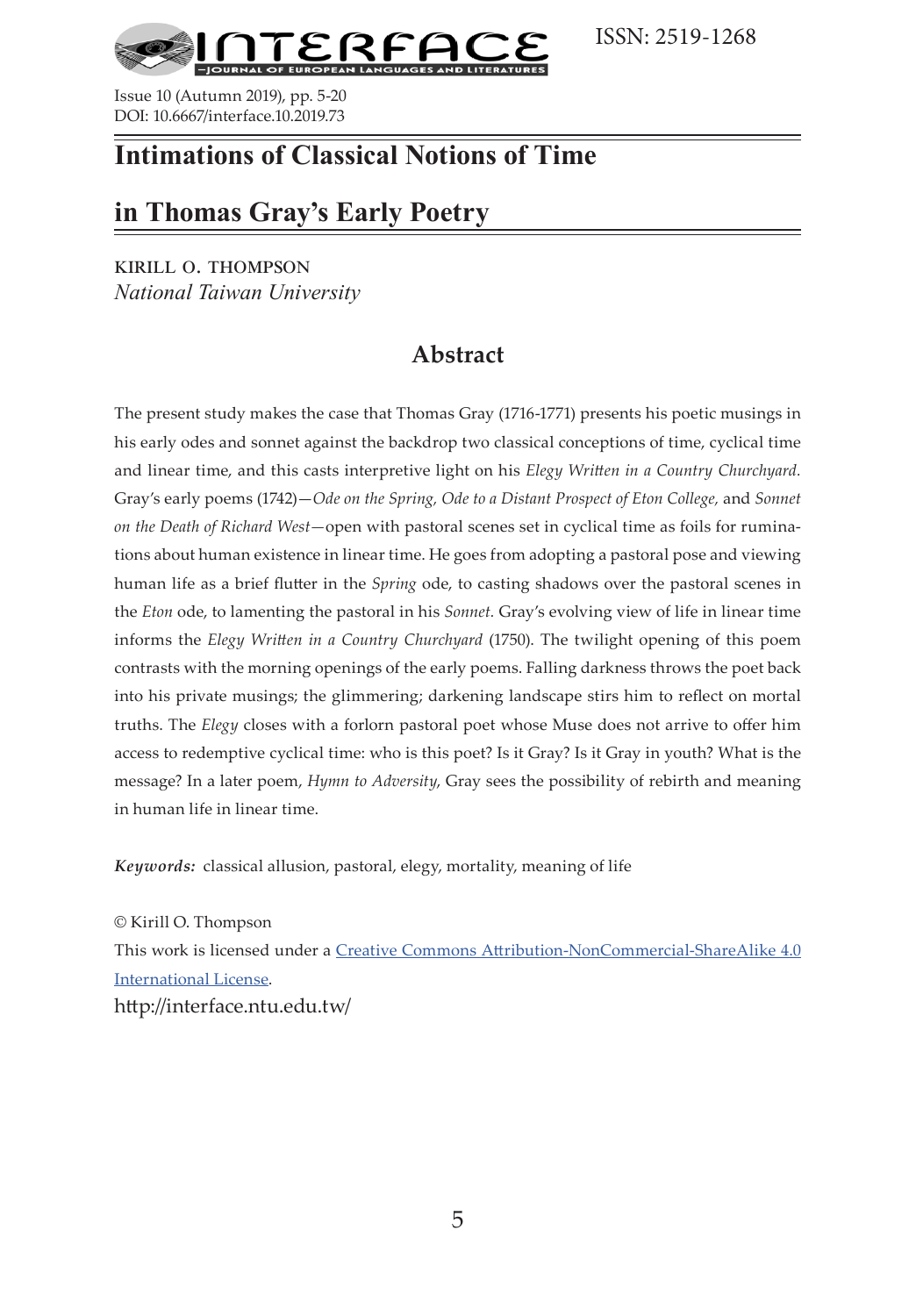# **Intimations of Classical Notions of Time**

## **in Thomas Gray's Early Poetry**

kirill o. thompson *National Taiwan University*

Thomas Gray's (1716-1771) poetry is distinguished from other verse of the mid-18th century in mastery of form, compression of feeling, depth of conception, and exquisiteness of expression. Each of his verses ponders, from shifting perspectives, charged features of human existence. The more we know of Gray and his life, the more we appreciate the emotional charge ready to ignite within the well-crafted forms. In fact, Gray's mastery of form and compression of feeling were a function of his depth of conception.

The present study sets out to examine how, in exquisite poetry, Gray expressed his dark feelings, i.e. his melancholy, his sorrow, his yearning to recover his lost love —a kindred spirit— in his odes and sonnet according to classical conceptions of time, life and death, finally finding joy in the vicissitudes and travails of life. A windfall of inspecting Gray's use of classical allusion along these lines is the light it sheds on lingering questions concerning his masterpiece, *Elegy Written in a Country Churchyard.* The unique contribution of the present study lies in bringing to light Gray's allusions to classical conceptions of time that contextualize his reflections and heighten the intensity and poignancy of the poems under study.

After being largely received as masterpieces from the mid-18th until the mid-20<sup>th</sup> centuries; Gray's classical approach to poetry was questioned since Wordsworth's critique of Gray's sonenct in the "Preface" to *Lyrical Ballads* (1796), and Gray's major poems became somewhat problematic to scholars since mid- $20<sup>th</sup>$  century in that the meaning and intent of his early odes seemed obscure and his *Elegy* stirred up inter-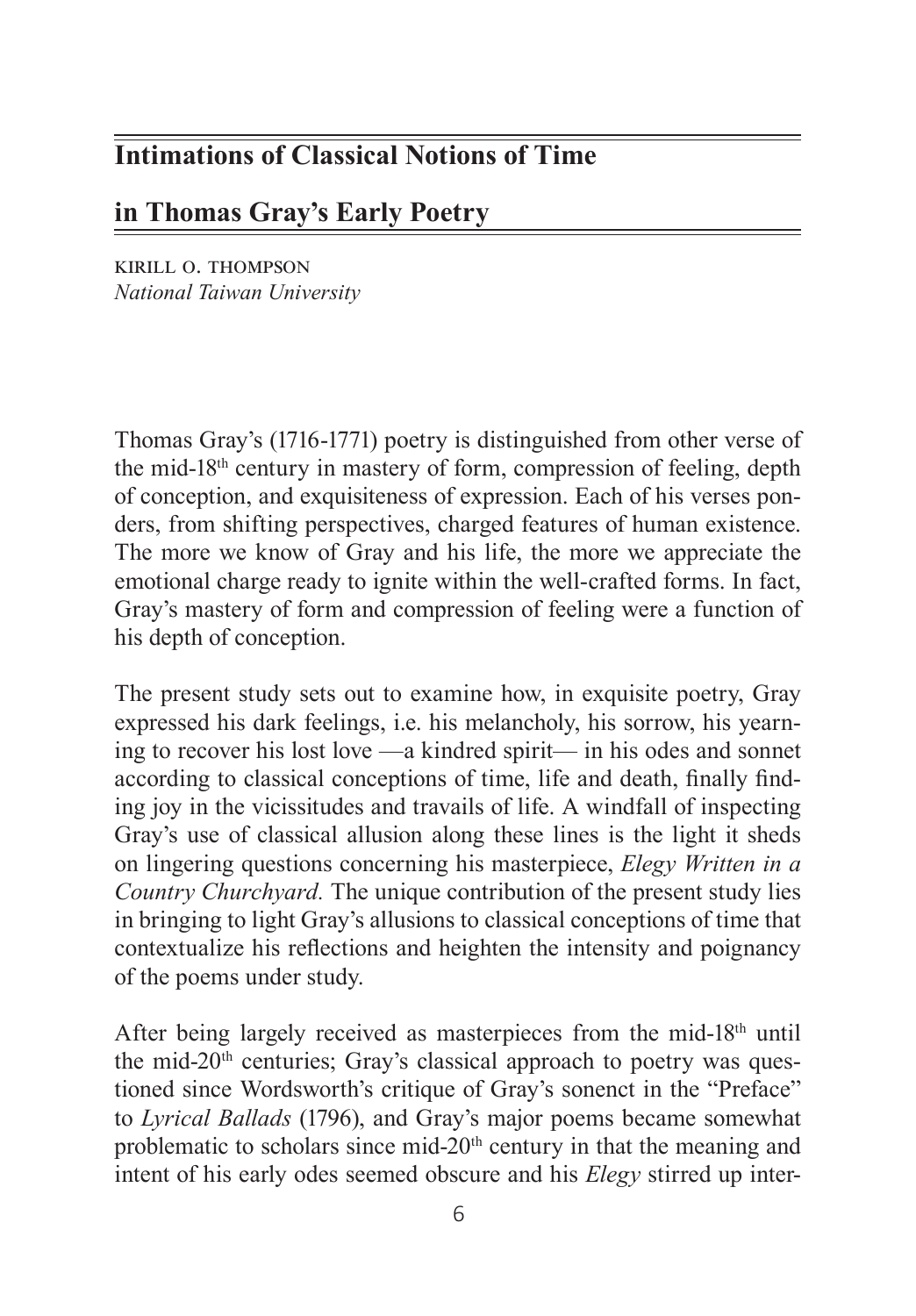pretive ambiguities for modern readers (Golden, 1964). My position is that the odes started to became obscure and questions of interpretation began to arise largely because modern readers were increasingly out of touch with Gray's classical allusions and thus the interpretive indications and clues they provide. In the present century, there is new interest in Gray's use of classical allusion, notably Lonsdale (1987) and Keener (2012). Some scholars attempt to penetrate the obscurity and answer the questions of interpretation by examining Gray's private life and relationships in eliciting a personal subtext (Downey and Jones, 1974; Gleckner, 1997; Curr, 2002). Others continue to register their intractable feeling of Gray's obscurity and his sense of isolation and disconnectedness (Hutchings and Ruddick 1993). I agree with Gleckner –who also finds intriguing allusions to Milton's *Lycidas* and *Paradise Lost* in Gray's poems– that Gray was a sensitive, emotional man buffeted by the vicissitudes of life and love. Gray was particularly conscious of the temporality and fragility of human life, having been the only child of eight to survive of a kindly mother, who died young, and an abusive father who, happily, stayed away. Gray's life was literally saved and secured by a kindly uncle who sponsored his study at Eton and made sure he had funds for life. Moreover, in youth, Gray was devastated by the death of his closest friend from Eton, Richard West. The news came as a blow because these friends had parted not long before and Gray had recently sent a package of his writings to Richard; the package was returned a few weeks later with a note attached to the effect that the recipient was deceased. Through his effective use of classical allusion, not to mention his native poetic artistry, Gray sublimated his personal tribulations and travails into eloquent verse that speaks to and moves all readers who trouble to master them. As to the specific identifications of and some of the reflections on the classical allusions in Gray's poetry, I am indebted to the painstaking work of Tovey (1898) and Lonsdale (1969), both of whom made significant contributions in this area.

### **1 Gray's Mastery of and Devotion to the Classics**

Gray was well-qualified to make use of classical sources and classical allusion in his poetry: before venturing to write verse in English he had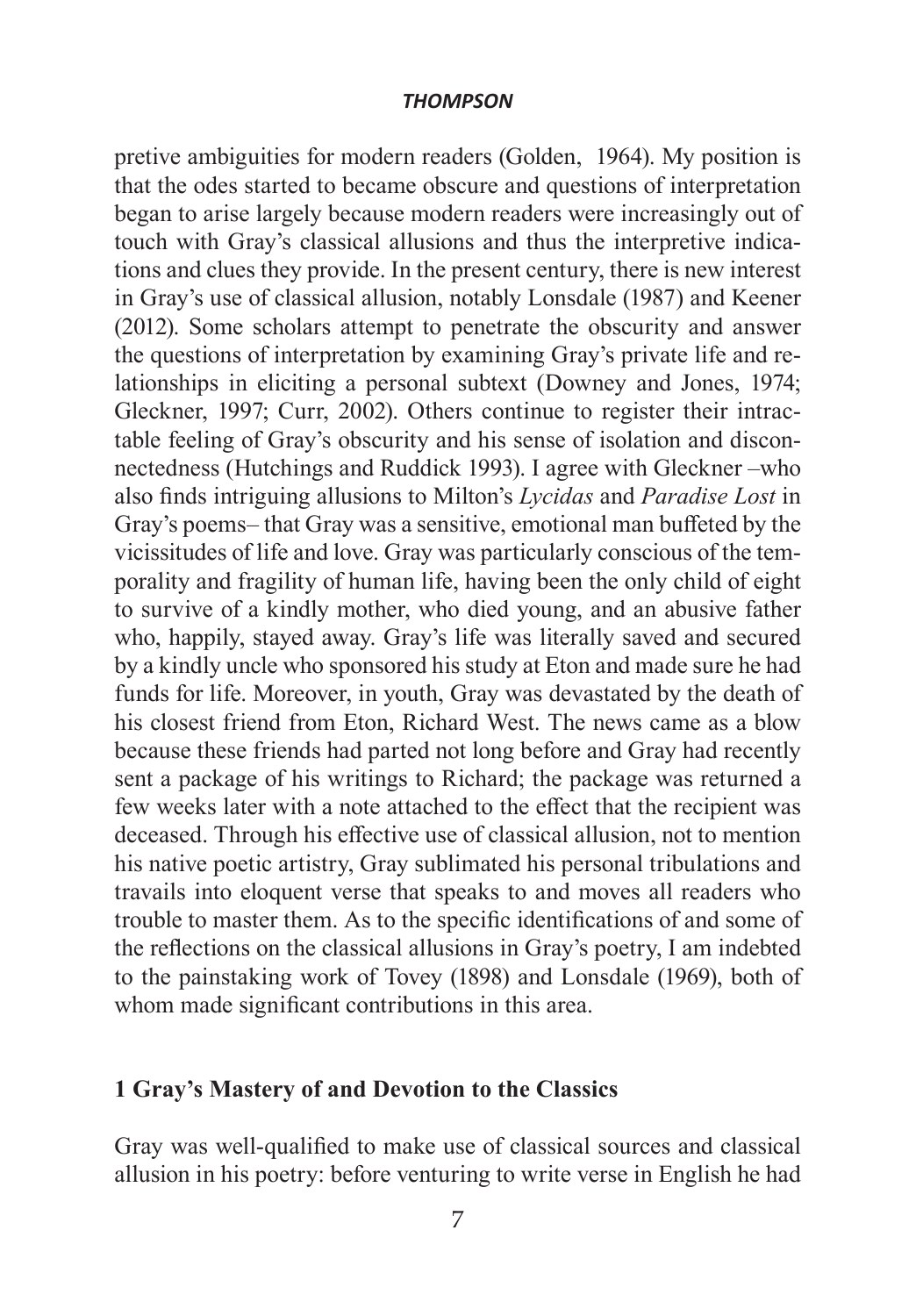already mastered the classical languages well enough to write credible verse in Greek and especially Latin, mostly as occasional verse dedicated to close friends who were also devotees of and well-versed in the classical languages and the classics. He also translated some classical Greek verse and modern Italian verse into Latin.

Gray was a versifier who sought to express himself in time-honored diction and images from classical antiquity, as well as from the Renaissance. He did this less as conscious borrowing than with the sense that this was the most appropriate, exquisite, and meaningful way to write poetry; to him, poetry should sing in suggestive, sonorous language as exemplified in the classical languages and the classics. At the same time, Gray seemingly avoided Christian sentiments and took pains to express his deeper thoughts along classical pagan lines. Much of the poignancy of his verse derives from the feeling of the inescapable human alienation and mortality that he explores and in maturity later attempts to ameliorate.

### **2 The Early Odes and Sonnet**

In adherence to the pastoral ideal, Gray structured his earliest English verse on the Horatian polarity of cyclical time and linear time. As shown by Lowrie (1992 50-55), in Horace's odes, cyclical time is presented in the context of a self-renewing nature of cyclically recurring processes, structured around the annual cycle of the seasons. Cyclical time contrasts with the devolving linear time experienced by human beings as they traverse the path from birth to death. Moreover, as folk societies turn self-conscious and historical, collective experience transforms from cyclical to linear, as well. This shift is marked by a change in orientation from annual seasonal rites and festivals to historical national and religious holidays. Accordingly, drawing on such classical masters as Horace, Virgil, and Lucretius, Gray opens all three of his earliest verses in English (1742) —*Ode on the Spring, Ode to a Distant Prospect of Eton College,* and *Sonnet on the Death of Richard West*  with pastoral scenes set in cyclical time as foils for subsequent dark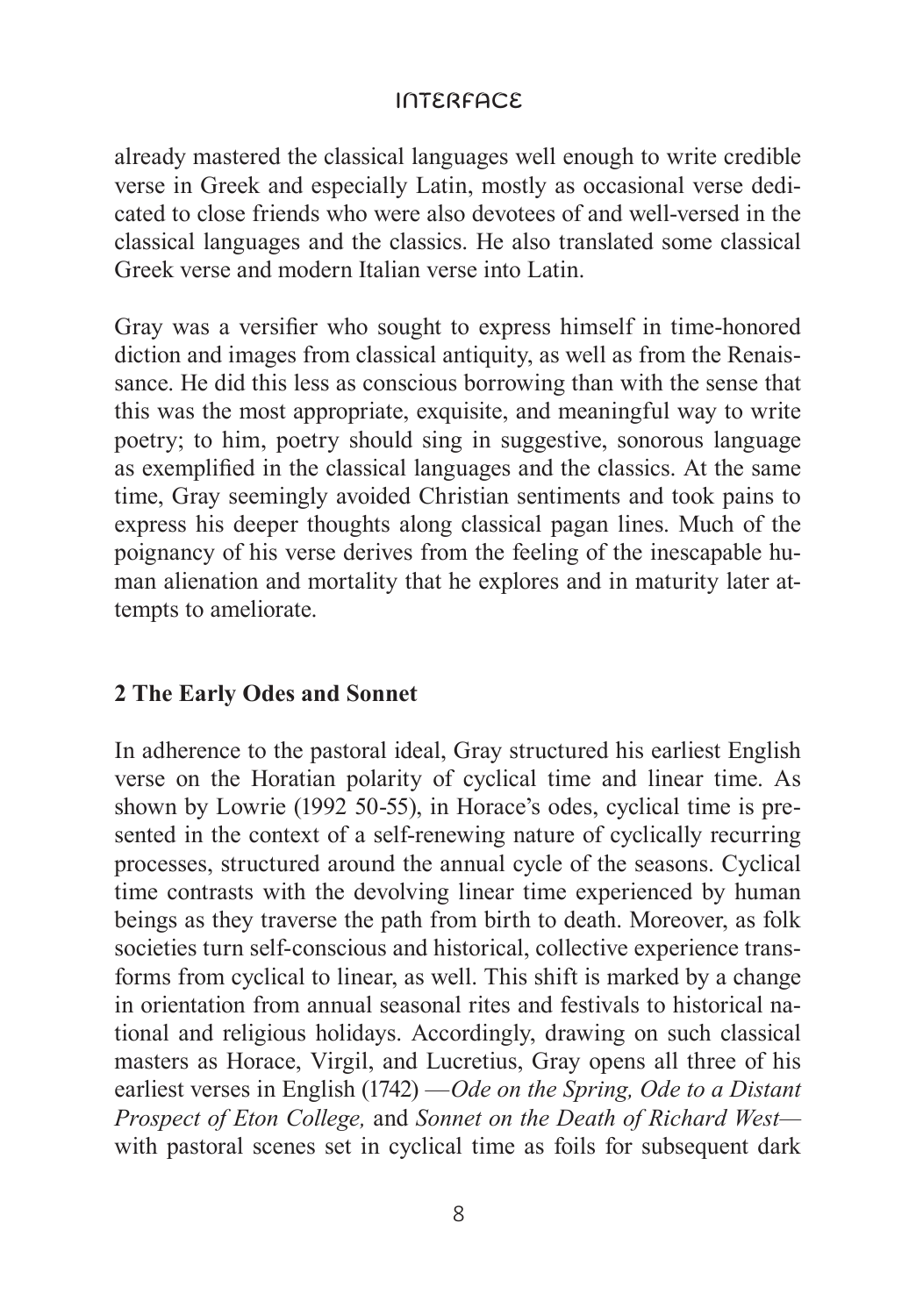ruminations about mortal human existence in linear time. Interestingly, he develops different ruminations in each of the poems, which reflect changes and developments in his experience and thought.

Gray opens his first poem in English, the *Ode on the Spring* —a reply to his friend Richard West's *Ode to May—* by depicting an idyllic noontide scene in Nature, then focusing on a shepherd poet reclining beneath a shade tree by a stream. This meditative posture opens up the shepherd's spirit to his Muse, who opens his eyes to this eternal moment in cyclical time —as revealed through that very perfect spring moment in human linear time. This revelation provides an occasion for him, the poet, to reflect on human life as fleeting, vain, insect-like, and generally futile. At the close of the ode, however, the poet pokes fun at himself, asking whether he, who also dwells in linear time, shouldn't *carpe diem* rather than stand back and ruminate.

In the first stanza of the *Spring* ode, Gray pays homage to the "Homeric Hymns," Lucretius (I 10ff. v. 737f) and Horace's *Odes* (I iv 5) by opening with the genesis of spring from "Venus" fair train" to "disclose the… flowers,/And wake the purple year." He then invokes the phenomena of spring, presenting spring as a vital phase in the cycle of seasons, and closes the remarkable stanza with: "The Attic warbler pours her throat,/ Responsive to the cuckoo's note,/ The untaught harmony of the spring:/ While whisp'ring pleasure as they fly,/ Cool zephyrs thro' the clear blue sky/ Their gather'd fragrance fling" (lines 5-10). Gray purposely invokes Lucretius' conception of Nature as a perpetually self-renewing process, as illustrated vividly in the annual advent of spring. Specifically, the Lucretian *Natura* provides a tangible stage for Horatian cyclical time, the eternal time associated with the cycles of nature.

The second stanza settles on a charmed spot in nature where the narrator, the sensitive shepherd poet, is stirred by his Muse to discern in the bright spring noontide a glimpse of cyclical time: Gray thus intimates his own privileged access to the intersection between linear and cyclical time and laments misguided humanity: "How vain the ardour of the crowd, How low, how little are the proud, How indigent the great!"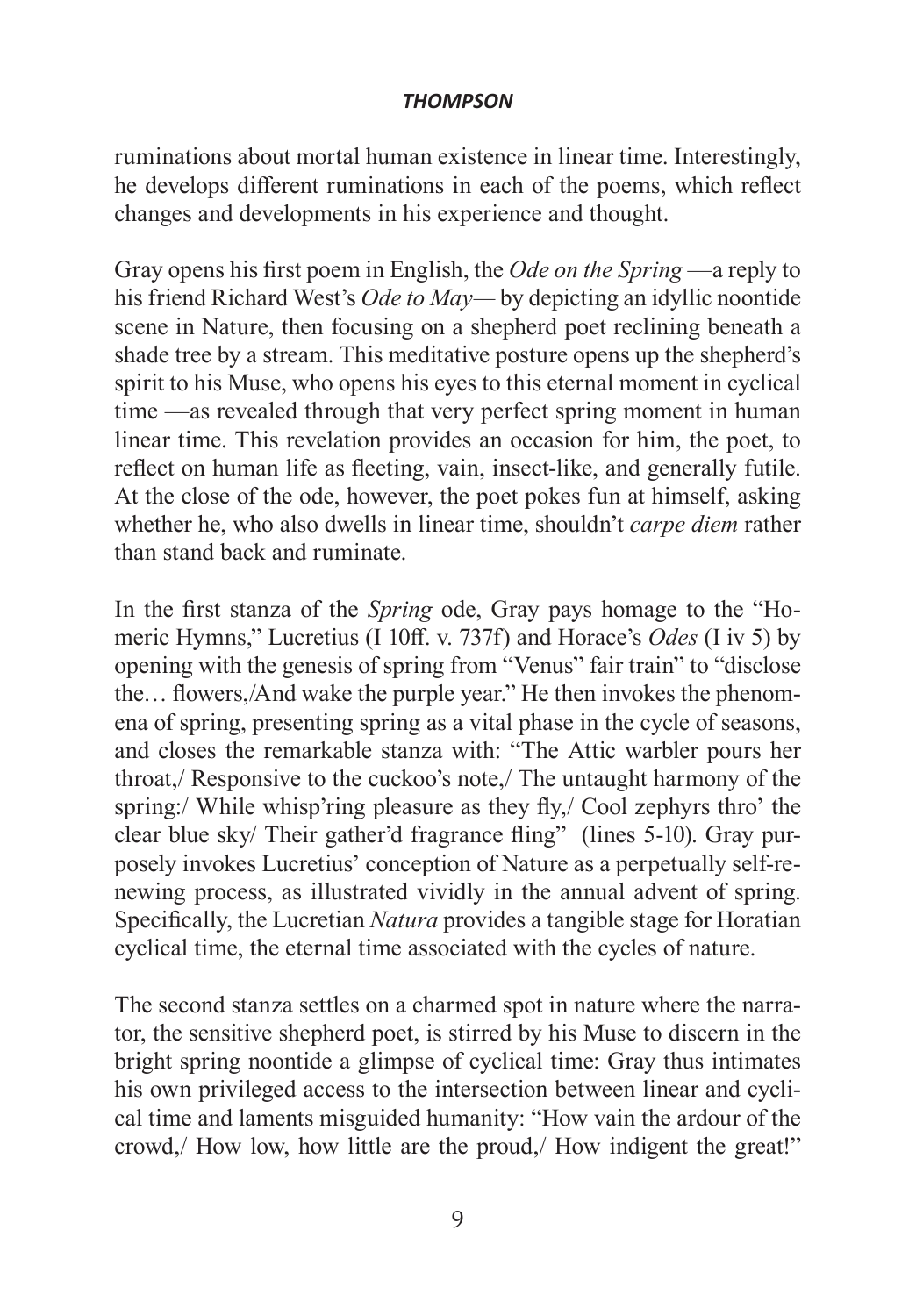(lines 18-20).

Classical poetry abounds with descriptions of the sensitive poet reclining at midday beneath a shade tree by a gurgling stream. The most apropos examples include *Lucretius* (ii 29-33), Horace's *Odes* (I I 20-2, II xi 14-6), and especially Virgil's *Eclogues* (I 1-2), in which the poet reclining "by the quiet spring of some holy stream… broodest over the Muse of the woodland," or "at ease in the shade teachest the woods to echo fair Amatyllis." While there is poignancy in the poet's finding a moment of communion with his Muse in nature who intimates cyclical time, like Horace he remains keenly aware of his/our mortal entrapment in linear time.

Consequently, reposing with his hands in the shade by the stream, the poet next contemplates, by dint of contrast, linear time as he gazes at summer insects, "Eager to taste the honied spring,/ A float amid the liquid noon:/.../ Quick-glancing to the Sun" (lines 26-30). The image of herds in noontide repose also appears in Virgil's *Eclogues* (ii 8), and Horace's *Odes* (III xxxix 21-2) as well as in Pope's *Summer* (86-7). Virgil invokes the buzz and bustle of summer insects to accentuate the vitality of spring in contrast to still, silent winter in *Georgics* (iv 22) and *Aeneid* (iv 407). Gray consciously adopts the marvelous adjective "liquid" from Virgil's *Georgics* (iv 59): *Nare per aestatem lquidam* ("floating through the clear summer air").

The exquisite closing lines of this stanza are a shade anthropomorphic: "Some [insects] show their gayly-gilded trim/ Quick glancing to the sun." Although the insects are unconscious of the brevity of their lives as they frolic in the "eternal" spring sunlight, the poet attributes to them a touch of anxiety in their burst of life. As Seneca and Marcus Aurelius noted, differences between life spans, as between human beings and summer insects, in linear time are negligible in the eternal perspective of cyclical time; thus, human life is not appreciably longer than insect life. From the perspective of cyclical time, human beings too "flutter thro' life's little day,/ In Fortune's varying colours drest:/ Brushed by the hand of rough Mischance,/ Or chill'd by Age, their airy dance/ They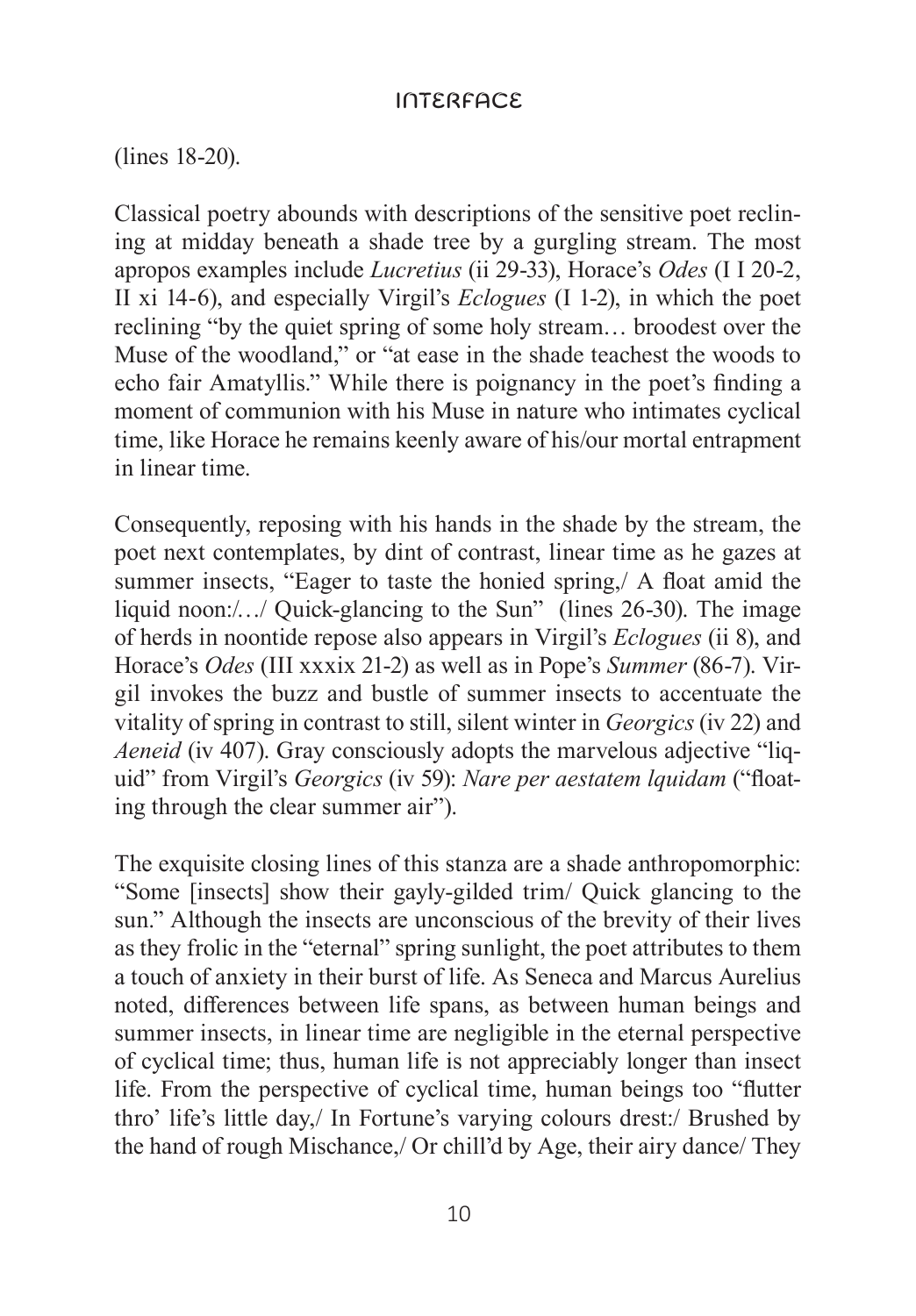leave in dust to rest" (lines 36-40).

Ultimately, however, the poet realizes that he is no better off than the moth-like others: human life is a brief, meandering flutter. His life too will fly off on hasty wings, his spring will soon be gone. Gray thus has invoked the pastoral setting not just as an ironic counterpoint to vain-glorious human life, but one that reflects back with double irony on himself. In the end, he admits himself to be but a "solitary fly," which has no glittering females, hives of hoarded sweets, or painted plumage.

Gray opens *Ode on a Distant Prospect of Eton College* with a similarly idyllic depiction of the distant campus nestled along the wandering river Thames—described with a hint of irony in terms reminiscent of Virgil on the river Mincius (*Georgics* iii, 14-15). Yet, at the same time, mentions of fair Science, Henry's shadow, and Windsor's heights, place the scene in historical time, i.e., the linear time of collective, self-conscious experience, thus indicating that this is an unreal Arcadia. The motto: "I am a man; a sufficient excuse to be miserable," adopted from Meander casts further shadow over the sunny opening scene.

In contrast to the second stanza of the *Spring* ode, where the poet reclines with his Muse by a stream, Gray now stands far above the fields "once loved in vain" (line 12). While thinking of his "careless childhood stray'd" (line 13), he feels a momentary bliss, a second spring, from the gales blowing up from the campus below. But, the bliss is momentary and the second spring seems illusory, for the breezes are not Zephyrs and Eton is not Arcadia. Gray intimates that his initial spring itself had not been genuinely idyllic or prelapsarian. Gazing at the young boys at play, he asks, "The captive linnet which enthrall?/ What idle progeny succeed/ To chase the rolling circle's speed, /Or urge the flying ball?" (lines 27-30).

The caged finch reinforces the sense that these idle progeny are not dwelling in an authentic Arcadia, protected from devolving linear time, and change. Drawn from Seneca and Marcus Aurelius, and perhaps from Medieval Wheel of Life diagrams, the circle image suggests that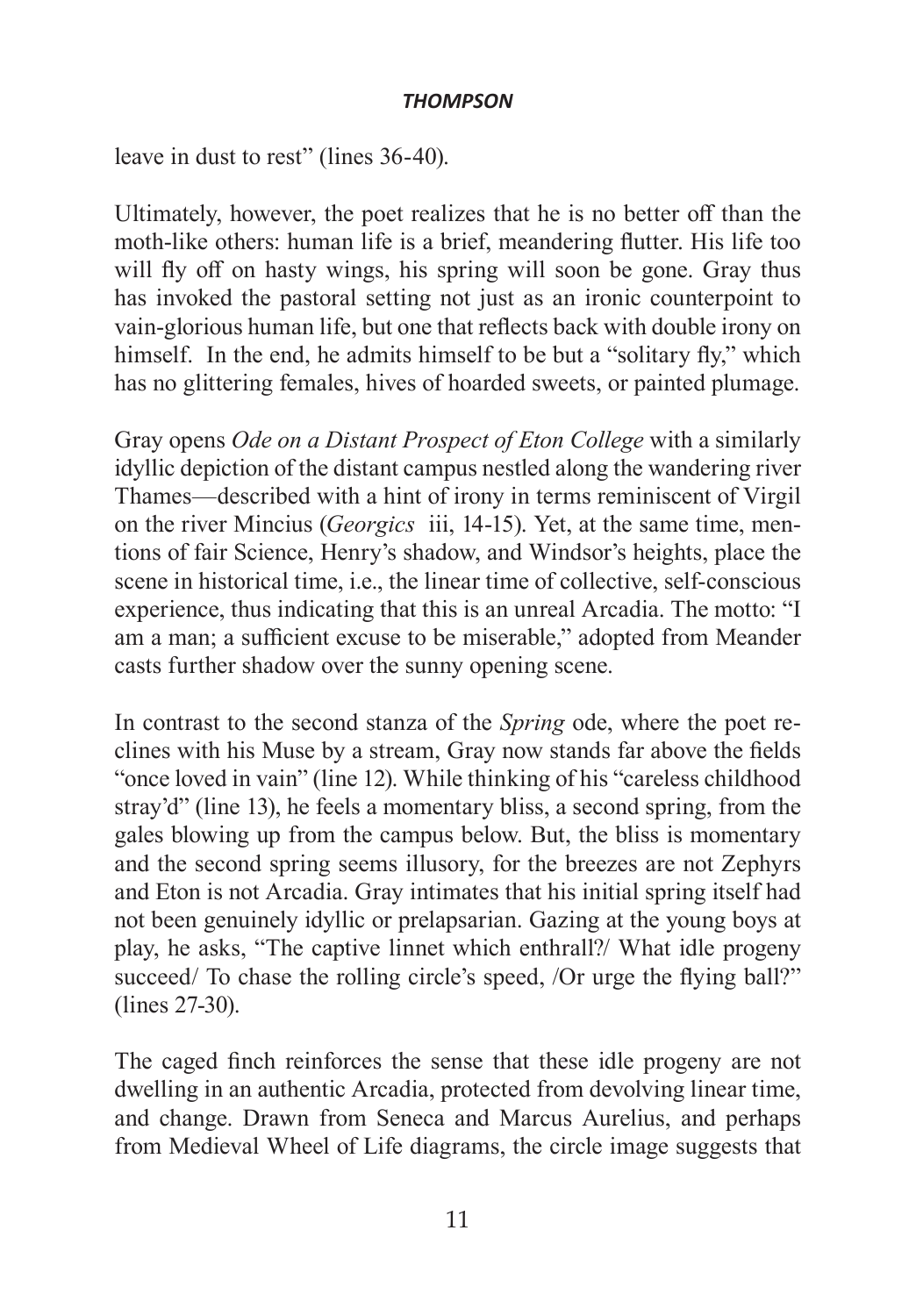the young boys have embarked on the circles that circumscribe the set phases of human life in linear time: each start leads inexorably to a finish; the circle of childhood already implies adolescence and youth, and so on to decline, decrepitude, and death. Seneca and Marcus Aurelius similarly regarded human life as proceeding through sequences of circles marking phases in linear time (within the overarching cyclical time of Nature). While the Stoics speak of arranging one's life prudently in accordance with the proper phases, Gray is interested in the inevitability with which each phase comes to a close: each circle turns in on itself. Metaphorically, the boys' setting the initial circle into motion marks their entry onto the slippery slope of devolving linear time. This idea is continued on Medieval Wheel of Life diagrams of the phases of human life. A stained-glass window in the Canterbury Cathedral has such a diagram, which includes the images of the circle and ball: "The first of the figures, labeled *infantia*, is a baby. The second, *pueritia,* carries a curved stick like a hockey stick in his right hand and what appears to be a ball in his left… the stick and ball represent *pueritia* as the age of play" (Burrow 1986 90). Gray focuses on *pueritia* as the verge of puberty, *adolescentia,* when ambition, desire, and pride start to appear in boys (and girls) and begin to energize them. In fact, Gray depicts the preadolescent boys as already at once bold and driven, and yet as hearing troubling voices in every breath of wind as they snatch at fearful joy (*Aeneid* ii, 728-9; I, 513-4).

In the final stanzas of the *Eton* ode, Gray echoes Virgil in delineating the "Fury passions," the anxiety-ridden ambition, and the fretful desire that drive adult life as a stressful chaotic struggle. *Aeneid* (vi, 273-81) reads: "Just before the entrance, even within the very jaws of Hell, Grief and avenging Cares have made their bed; there pale Diseases dwell, and sad Age, and Fear, and ill-counseling Famine, and loathly Want, shapes terrible to view; and Death and Distress; next Death's own brother Sleep, and the soul's Guilty Joys, and, on the threshold opposite, the death-bearer War, and the Furies' iron cells, and savage Strife, her snaky locks entwined with bloody fillets." Statius also has: "Wild Passion leaps and blind Mischief and Angers flushing red, and Discord holding a two-edged sword" (*Thebaid* vii, 47-50).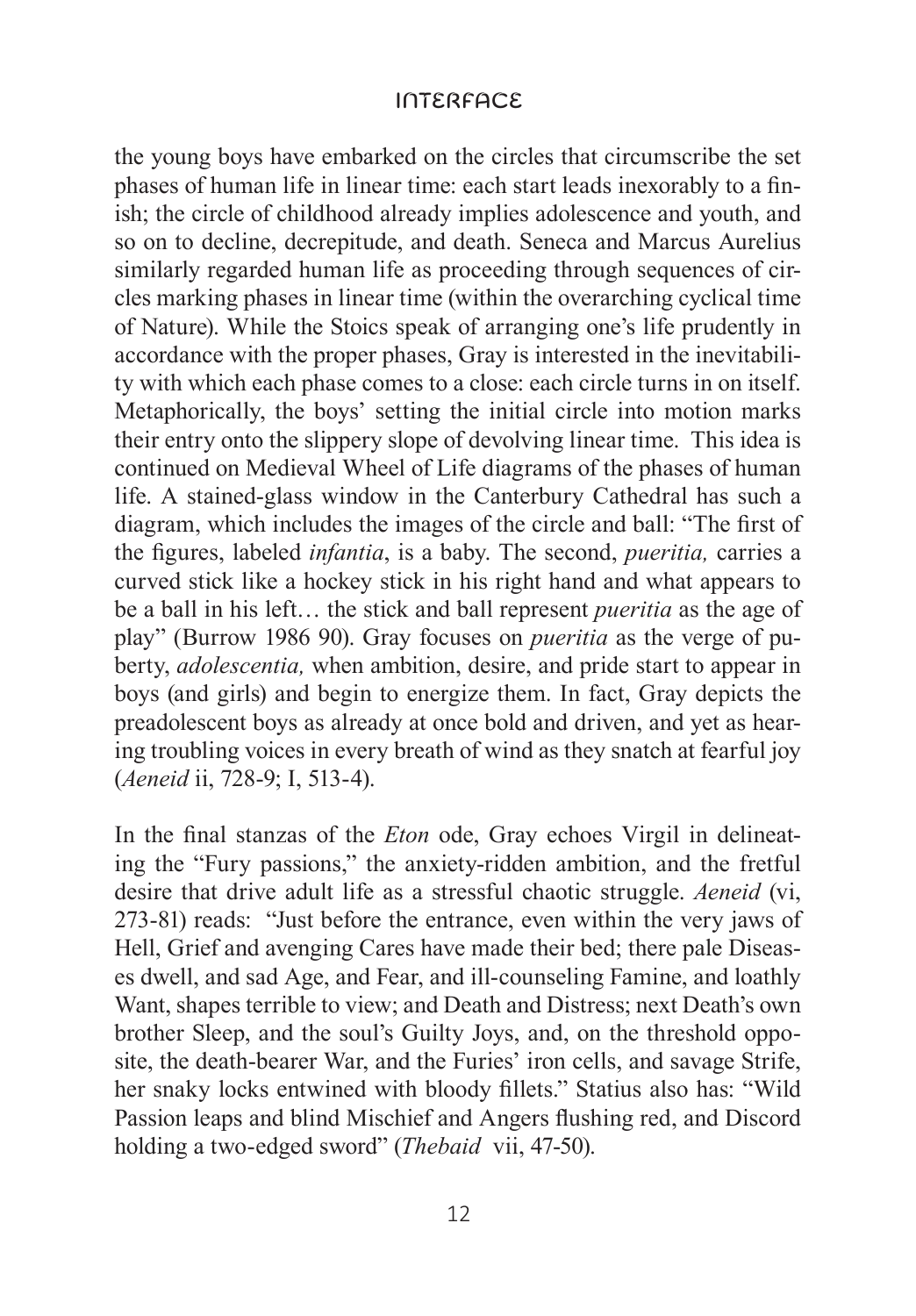Gray next draws on Sophocles in describing the fruits of the workings of the Fury Passions. He bids us look ahead to the suffering, pain, and death that accompany, "slow-consuming Age." *Oedipus Coloneus*  1229-1238, for example, reads: "For when he has seen youth go by, with its light follies, what troublesome affliction is strange to his lot, what suffering is not therein? – envy, factions, strife, battles, and slaughters; and, last of all, age claims him for her own, -- age, dispraised, infirm, unsociable, unfriended, with whom all woe of woe abides." Chastened by such reflections, Gray gradually starts to display compassion for the heedless young boys at play in the schoolyard below: "Why should they know their fate,/ Since sorrow never comes too late,/ And happiness to swiftly flies?" (lines 96-99).

The *Sonnet on the Death of Richard Gray* too opens with an idyllic pastoral sunrise with chirping birds and cheery green fields, and allusions to Virgil, Ovid, and Lucretius, all clearly indicative of Horatian cyclical time. But, Gray whose bosom friend has recently died cannot participate in the joy; the death of this precious friend has made the pastoral delights turn doubly hollow: "In vain to me the smiling mornings shine,/ And Phoebus lifts his golden fire:/…. / I fruitless mourn to him that cannot hear,/ And weep the more because I weep in vain."

Gray has gone full circle from adopting a pastoral pose and viewing human life as a brief, vainglorious flutter in the *Spring* ode, to intimating the unreality of seemingly pastoral scenes in the *Eton* ode, and finally to viewing the pastoral as empty from a personal point of view in the sonnet to *West.* 

### **3 Newfound Appreciation of Human Life in** *Hymn to Adversity*

Gray's later poem, *Hymn to Adversity,* set squarely in human linear time, illustrates Aeschylus's insight that wisdom comes through suffering. Observing human existence through eyes unblinkered by the pastoral, Gray now presents adversity as the potter of one's destiny, tamer of the human breast, and crucible of character. Adversity was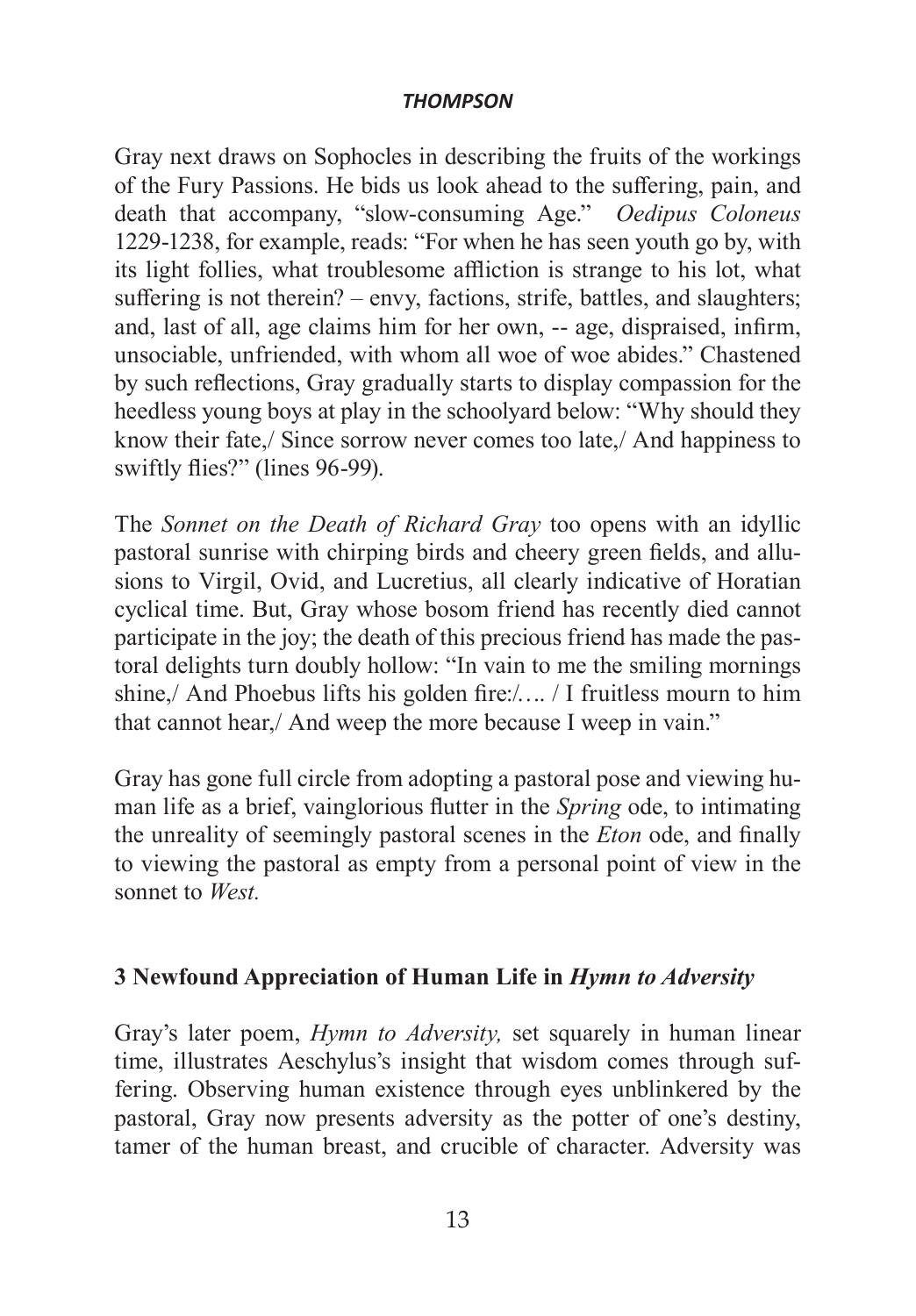not identified with any particular god in classical antiquity, but Pindar in *Olympics* xii personifies Fortune as a daughter of Jove. Also, the image of a chain forged of unbreakable adamant derives from Aeschylus' *Prometheus Bound* 6. Adversity, this tamer of the human breast, serves to counter the rise of the fury Passions, mentioned in the *Eton* ode. The manner in which we face adversity shapes our destiny—collective as well as personal. Thus, each stanza of the *Adversity* ode delineates a certain approach to adversity and its usual outcome, rotating between positive and negative approaches. Adversity spawns virtue and patience in us, just as sorrow spawns compassion. Fleeing adversity fosters weakness and dependency. To the sensitive, adversity fosters wisdom in sable garb and melancholy with leaden eyes; but, to the aggressive, adversity releases gorgon terrors. That is, adversity is viewed by the Impious as something like the Furies seen by Orestes after the death of his mother, "Like Gorgons,/ In robes of black, with serpents in their hair/ Coiling abundant" (Aeschylus, *Choephoroe* 1048). Finally, echoing *Aeneid* I 630, the sensitive poet beseeches adversity to soften, not wound, his heart: "The gen'rous spark extinct revive/ Teach me to love, and to forgive,/ Exact my own defects to scan,/ What others are to feel, and know myself a Man" (lines 45-48).

Gray now starts to see more significance in actual human life as lived in linear time—albeit a brief, uncertain struggle—than in pastoral idylls. Why then does he continue to draw on classical sources? Why does he supplicate Adversity as the daughter of Jove? Why does he portray Adversity as the fount of virtue, patience, compassion, and wisdom? As Gray poeticizes stages in his spiritual growth in the face of Adversity, especially depression, estrangement, and loss, he is keen to portray the formation of virtue, compassion, and wisdom in the context of natural process. Thus, he takes care to draw on classical Stoicism and to avoid allusion to Christianity that would conceive the moral progress of humanity as based on original sin, repentance, atonement, faith, scripture, and supernatural revelation. Gray sees a measure of greatness in the human capacity to develop, mature, and ultimately to flourish in the face of Adversity.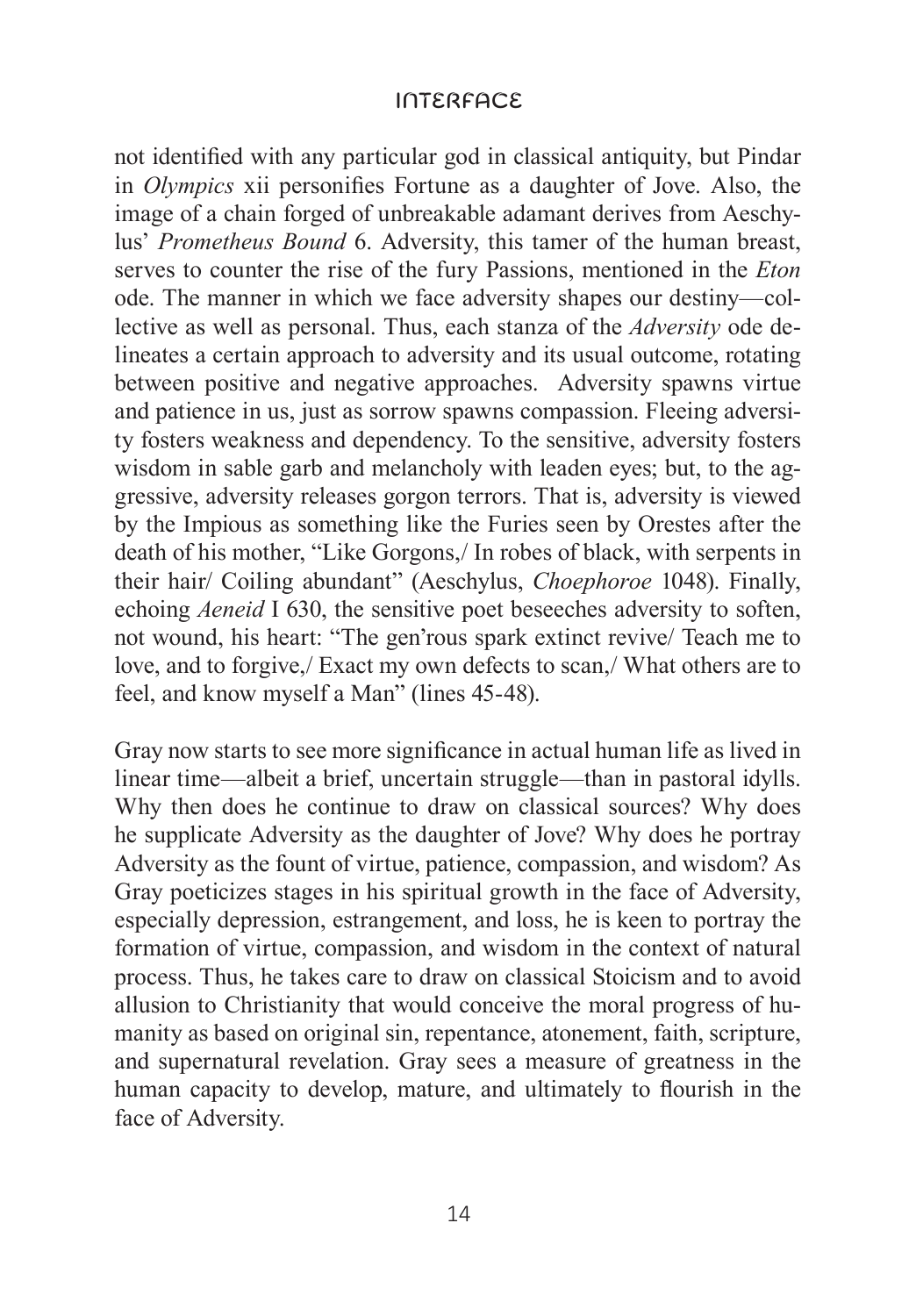### **4 Mature View of Life and Mortality in** *Elegy Written in a Country Churchyard*

A proper understanding of Gray's early odes and his progress in appreciating human life in linear time facilitates appreciation of his masterpiece, *Elegy Written in a Country Churchyard* (1750). Despite its stately verse and marmoreal quatrains, the *Elegy* presents a slightly different message to each reader. To critics, the poem is full of puzzles, notably about the role of the opening stanzas, the reflections on life and death comprising the main body of the poem, and the significance of the rustic poet at the end.

The opening stanzas record the poet's observations at eventide from a churchyard overlooking a rural landscape. He hears the curfew's toll and discerns a ploughman and 'lowing herds that recede into falling darkness. In effect, his consciousness empties out and he proceeds to engage in nocturnal ruminations.

Notably, this twilight opening contrasts sharply with the pastoral morning and noontide openings of the earlier poems: those were sharp, vivid daytime depictions of nature in cyclical time that served as foils to linear human life. Now Gray centers on the parting of day and people's retiring for the night, i.e., images of life's end in linear time. Falling darkness throws the poet back into his private subjective consciousness: the sublimity of the glimmering landscape stirs him to reflect on mortal truths we tend to avoid by day. Notably, unlike the young daytime pastoral poet dependent on a Muse for inspiration, the cultivated, mature nocturnal elegist looks within to discern deeper truths of life and death.

The stanzas comprising the main body of the *Elegy* convey the poet's mature reflections on life in the linear time of human experience, on human mortality. Viewing the rustic forefathers' graves around him, the poet imagines *tableaux vivant* of their lives as manifesting a georgic fullness. Echoing *Lucretius* iii 894-6, Horace's *Odes* II xiv 21-2, and Virgil's *Georgics*, Gray imagines their lives as active, productive, and in step and at-one with nature; he imagines them cooperating with their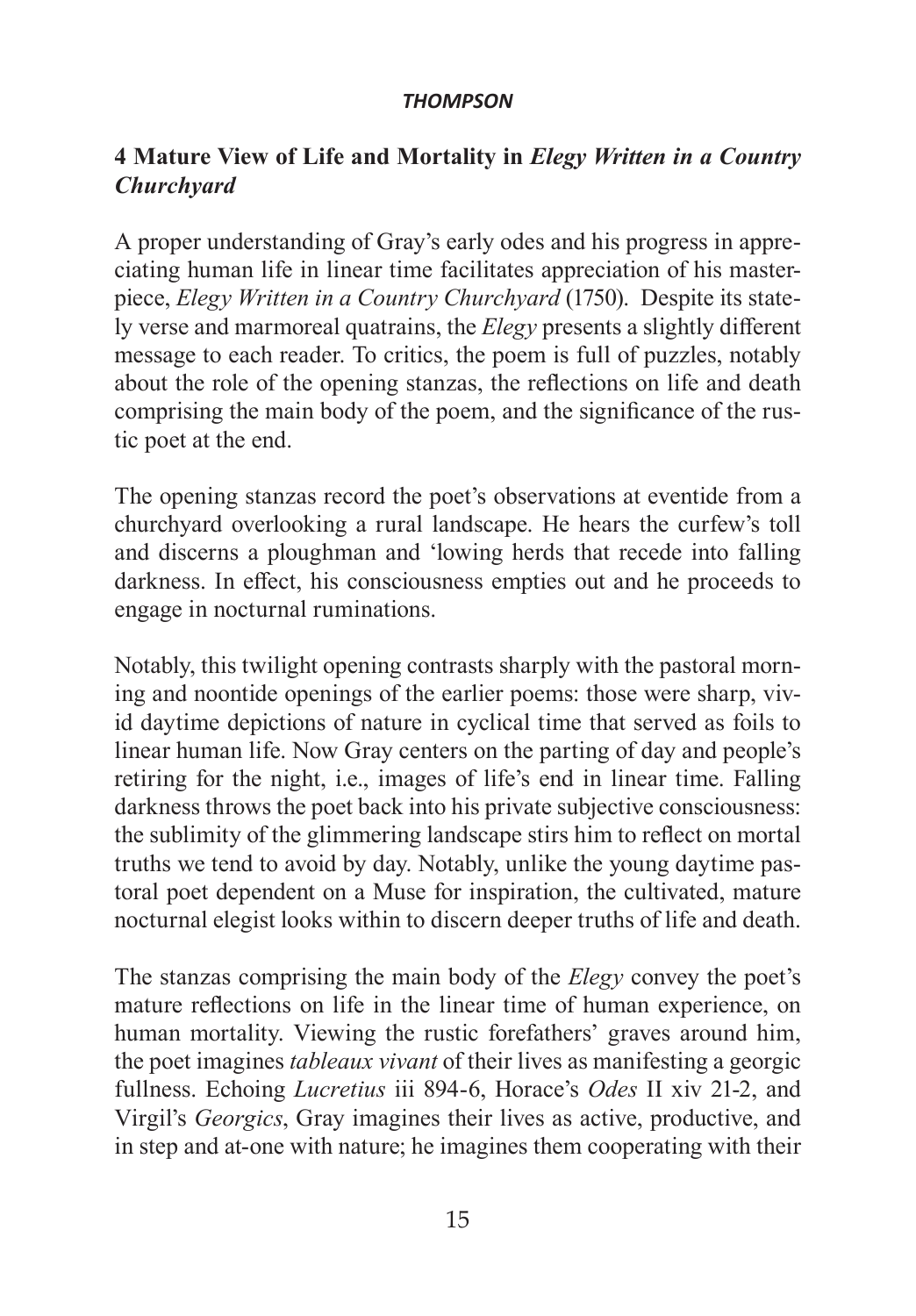neighbors and loving their families. He imagines their lives as good, and ventures to imagine their absence from life after death. While hinting at the "rueful" in contemplating their death, Gray also indicates something of the joy felt in Virgil's "idyllic present." Thus, when he proceeds to ask Ambition and Grandeur not to look askance at the rude graves of these obscure rustics, his point is not the bland truism that all lives are of equal worth, nor is it Horace's reminder that death comes equally to all: in light of the *tableaux vivants* of the full, georgic sort of lives led by the rustic forefathers, we are led to understand that, by saying "the paths of glory lead but to the grave," Gray indicates that devotees of power and glory are apt to lose sight of certain life essentials that oft go unnoticed until death is nigh.

Gray presents his sense of these crucial life essentials that connect the living with the dead, and make human life meaningful in the climactic stanzas of the poem on the rustics buried in the churchyard:

For to dumb Forgetfulness a prey, This pleasing anxious being e'er resign'd, Left the warm precincts of the cheerful day, Nor cast one longing, ling'ring look behind? On some fond breast the parting soul relies, Some pious drops the closing eye requires; E'en from the tomb the voice of Nature cries, E'en in our Ashes live their wonted Fires (lines 85-92).

Facing decline and death, one realizes that love and affection are essential to a full and meaningful life—and death. Facing death, one wants to feel an affectionate touch and see heartfelt tears. Such impulses are so natural that one easily imagines the flickering ashes of the dead crying out to be remembered in the warm embers of the living. This insight is borne out by the images of georgic life: a life of labor and toil in close touch with nature, facilitated by cooperation and interpersonal concern. Gray's perspective here is classical and humanistic.

Gray discerns a universal link between the living and the dead, and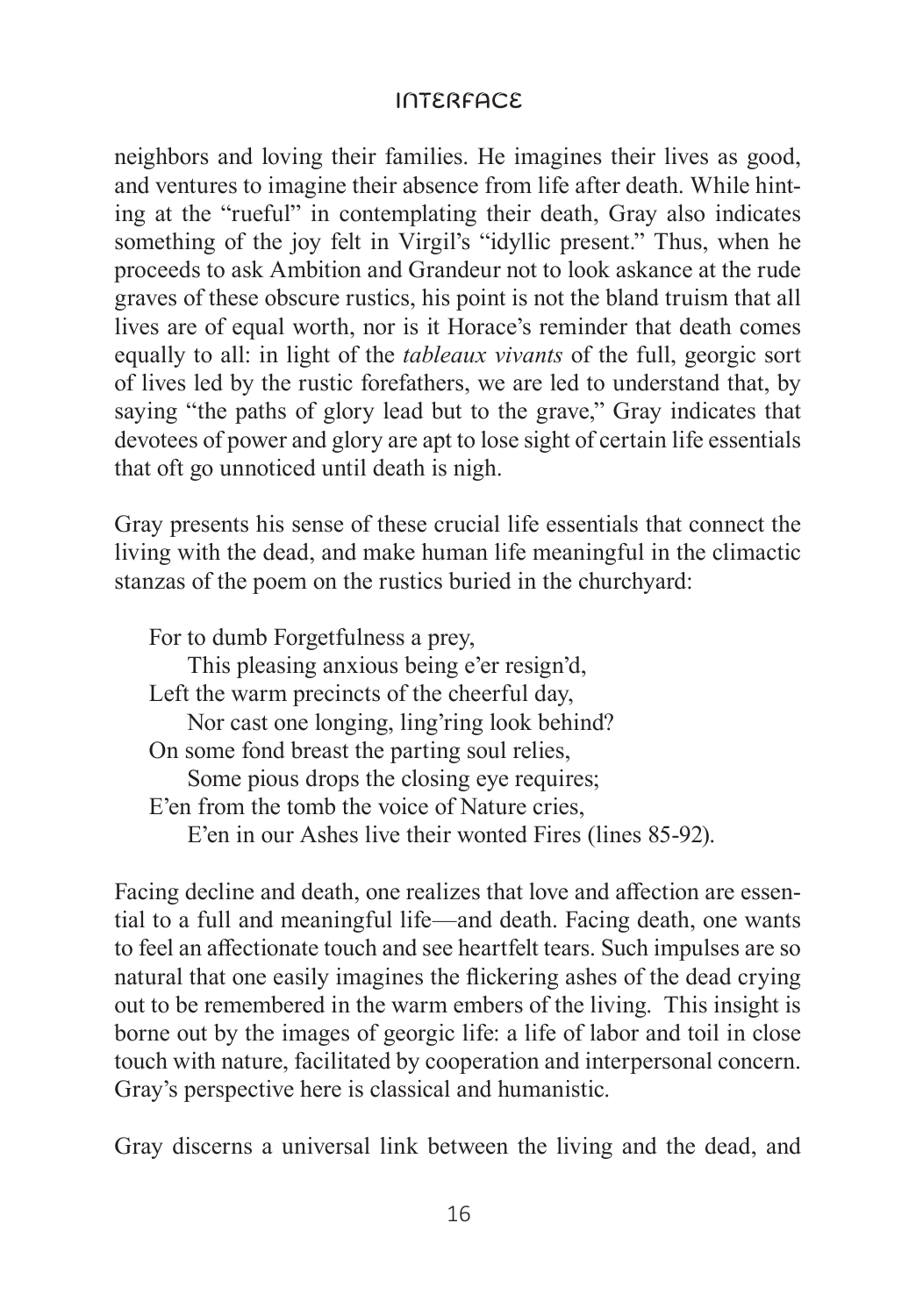depicts it as an intuitive bond woven of the felt dying ashes of the living and the sensed living embers of the dying. Striving for realism and truth over sentiment and edification, Gray draws on a litany of classical and renaissance sources in expressing his reflections. In 1768, Gray himself mentioned Petrarch's *Sonnet* 170 as a source: "For in my thoughts I see, O my sweet fire, a cold tongue and two lovely eyes, which after our death will remain fully embers." Also, sober *Lucretius* iv 925-6 reads: "Since, if no part of the spirit were hidden in the limbs, like fire covered in a heap of ashes." Ovid in *Tristia* III iii 42 has: "Yet do you ever give to the dead the funeral offerings and garlands moist with your own tears? Though the fire change my body to ashes, the sorrowing dust shall feel the pious care." Propertius in *Elegies* II xiii 42 warns: "Not at all unconscious and witless of the truth are the ashes of man, i.e., of the way one's memory is regarded after death." Ausonius' *Parentalia,*  Praefatio 11-12 reads: "Our dead bones laid to rest rejoice to hear their names: and thus even the lettered stones above their graves would have us do." And, Pope in *Eloisa to Abelard* 54 has: "Warm from the soul, and faithful to its fires."

The identity of the rustic poet in the closing stanzas of the *Elegy* remains a mystery. Early readers tended to think that Gray was using this poet figure to contemplate his own death, particularly in the wake of the passing his dear friend Richard West. Recently, it has been argued from parallels in the *Elegy* to John Donne's *Devotions on Emergent Occasions* (1624) that Gray intended each reader to identify with the young poet; however, the consensus view remains that the poet represents Gray himself. Gray himself, however, in writing the *Elegy* (as well as the *Ode to Adversity*) drops any lingering pastoral conceits and focuses rather on human life and death in real linear time. Thus, the claim that the young aspiring poet is Gray is strikes me as contrary to reason: as author of the *Elegy*, Gray has advanced beyond the stance of the pastoral poet in understanding human life and death. At the same time, the rustic poet is remarkably like the poet in the *Spring* ode (and in earlier Latin verse to Richard West and Horace Walpole). Indeed, the setting is the same: Burnham Beeches near Stoke Poges.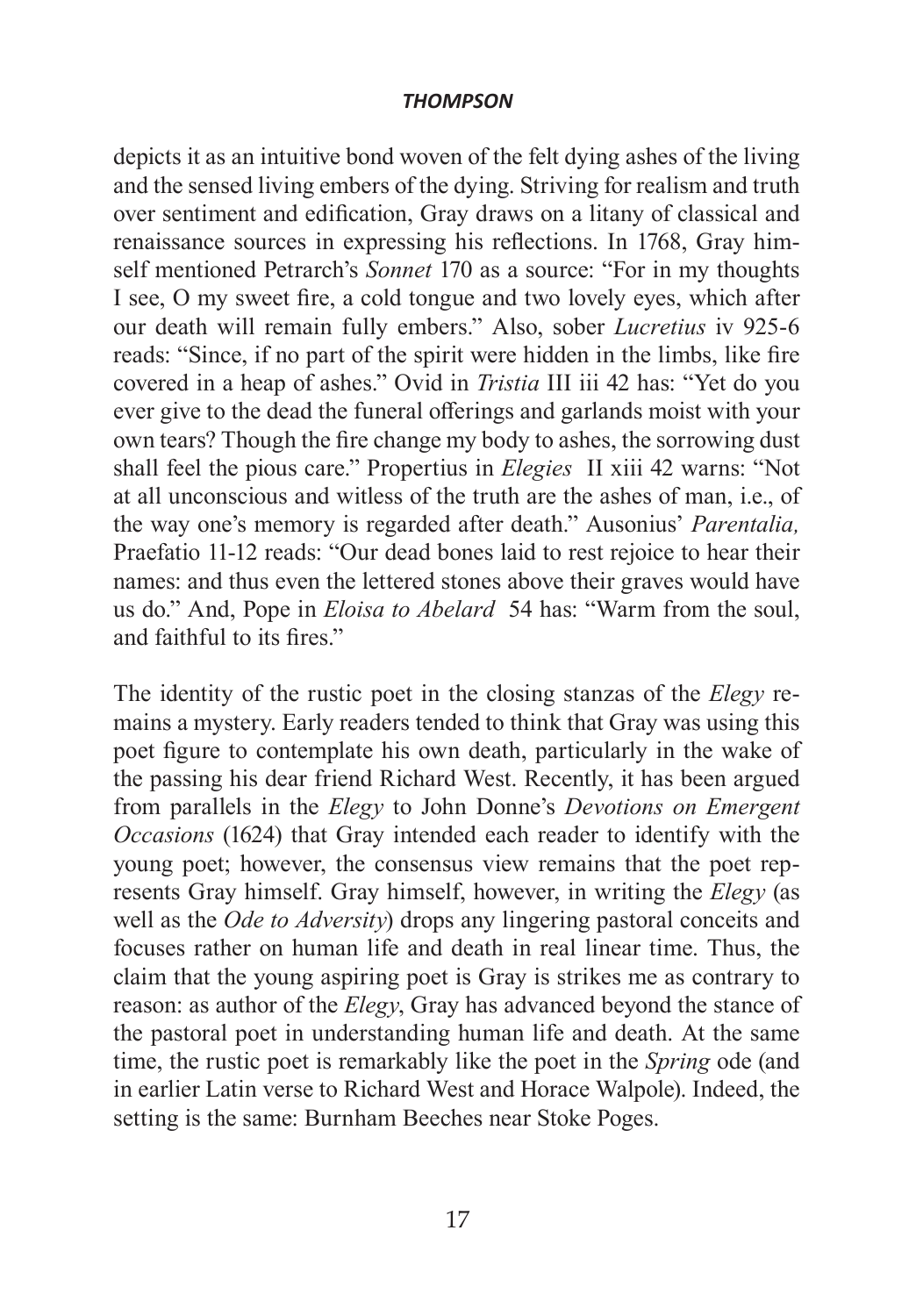What is different this time around is that the Muse does not arrive to provide access to redemptive cyclical time, and the poet feels abandoned and woebegone. Why the difference? The poem hints that that young poet cannot receive the Muse because of mental blocks borne of cares and lost love, and perhaps because the times have changed, as well.<sup>1</sup> Consequently, he cannot spiritually tap into the "spring" of the babbling brook, which now appears as a river of no return. Thus, heedless of other options and deluded about the significance of human life, the poet takes his own life: in this sense, Gray in these lines contemplates the life and death of his *self-projection as a poet dedicated to the pastoral ideal,* a poet dedicated to tender feelings and idyllic images.

That the young poet is buried and memorialized by the villagers shows that, no matter how alienated he had felt, the community still embraces him as one of their own and buries him in the sacred ground alongside their forefathers (and foremothers). Thus, the poet is incorporated into Gray's mature Stoic vision. In essence, the story of the poet in life and in death represents Gray's spiritual change from a sentimental pastoral poet into a mature poet of human life, appreciative of the poignancy of human life unto death as a positive struggle through adversity for virtue, compassion, and love. While Gray needed to bury his earlier poetic incarnation, it remained precious to him as a memory of his halcyon days with his closest friends, Richard West in particular.

### **5 Conclusion**

A later fragment titled *Ode on the Pleasure Arising from Vicissitudes*  (1754) expresses a further development of Gray's view. He opens by celebrating a golden spring morning close on the heels of winter, again with allusions to *Lucretius* I 10-4 & I 259-61. Indeed, this opening stanza is more lively and vivid than the opening of the *Spring* ode. Drawing on *Lucretius* v 281, "the generous fountain of clear light, the ethereal sun," the last four lines of the second stanza body forth the joy they celebrate:

<sup>1</sup> The Elegy was written at the beginning of the age of industrialization in England, heralding a break with rustic classical sensibilities and the rise of urbanization and modern sensibilities.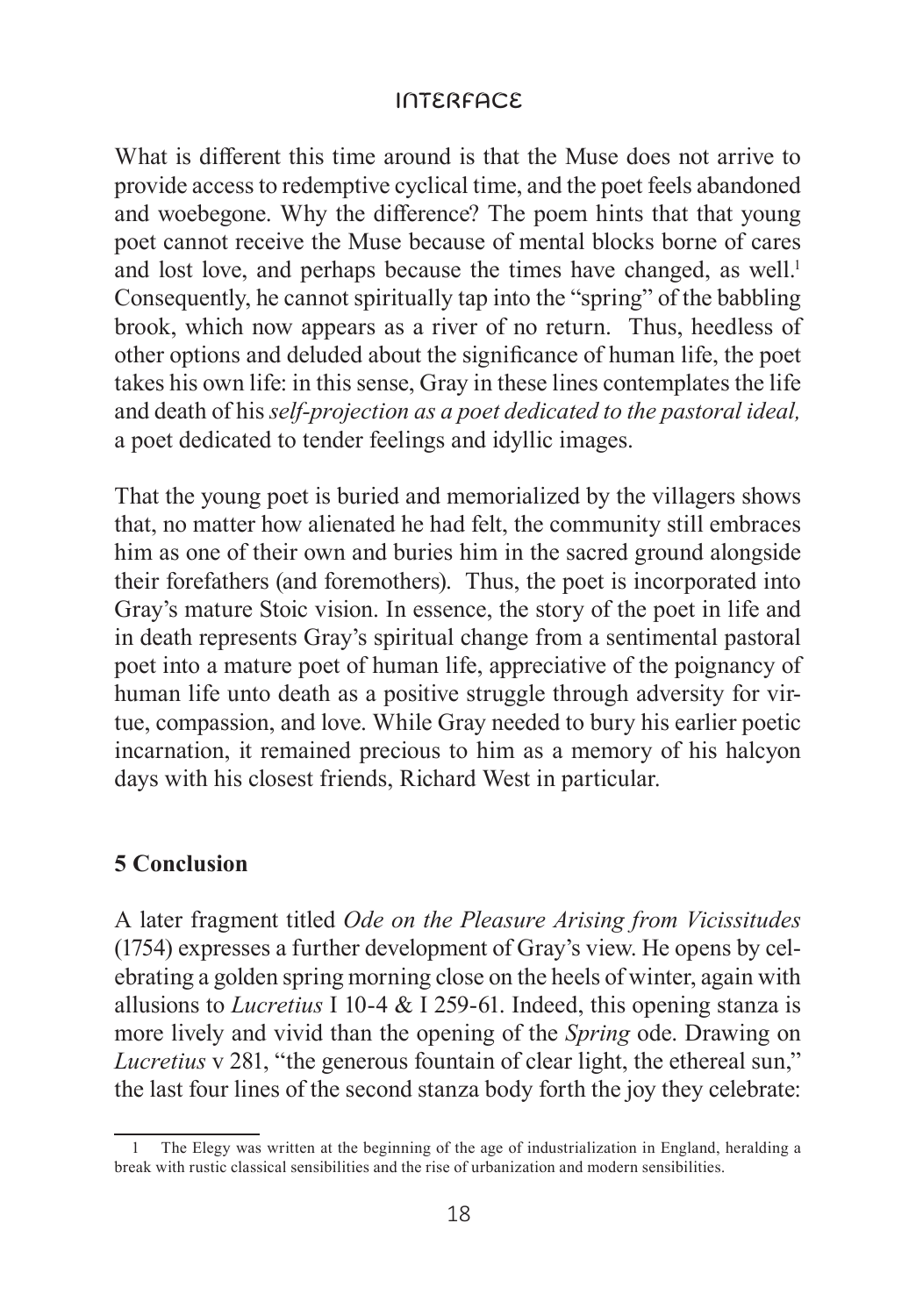"But chief, the Sky-lark warbles high/ His trembling thrilling ecstasy;/ And, lessening from dazzled sight,/ Molts into the air and liquid light." Does Gray still hanker after cyclical time? Not at all. He is here celebrating a charmed moment nested in "real" linear time: a wizened Gray now acknowledges that our humanly life is not a simple devolution or downward spiral. Everything proceeds in cycles: pleasure to grief, misery to comfort, woe to bliss: "The hues of Bliss more brightly glow,/ Chastened by sabler times of woe;/ And blended form with artful strife,/ The strength and harmony of Life" (lines 41-44). Just as winter turns to spring and nature revives anew, a wretch (like the poet), long wracked and tormented with pain can regain his vigor and "breathe and walk again." Indeed, to the recovering convalescent: "The meanest flower of the vale,/ The simplest note that swells the gale,/ The common Sun, the air, the skies,/ To him are opening Paradise" (lines 49-52).

One who has suffered will more fully appreciate the life that remains available to him or her. At the same time, regarding how one is to face this woe-begotten life driven by circles and shaped by strife, Gray offers the Stoic counsel that the answer lies *within*:

Humble quiet builds her cell, Near the source whence Pleasure flows; She eyes the clear crystalline well, And tastes it as it goes (lines 53-56).

"Humble quiet" is Gray's poetic expression for Stoic *ataraxia*, or tranquility, a mental state grounded in a person's cultivated virtue and wisdom that affords him or her the pleasure of well-being and at-oneness with the world. Gray at last found the pristine spring that feeds pastoral streams, the crystalline well deep within the human psyche. Not surprisingly, Gray went on to write increasingly expressive verse in diverse forms.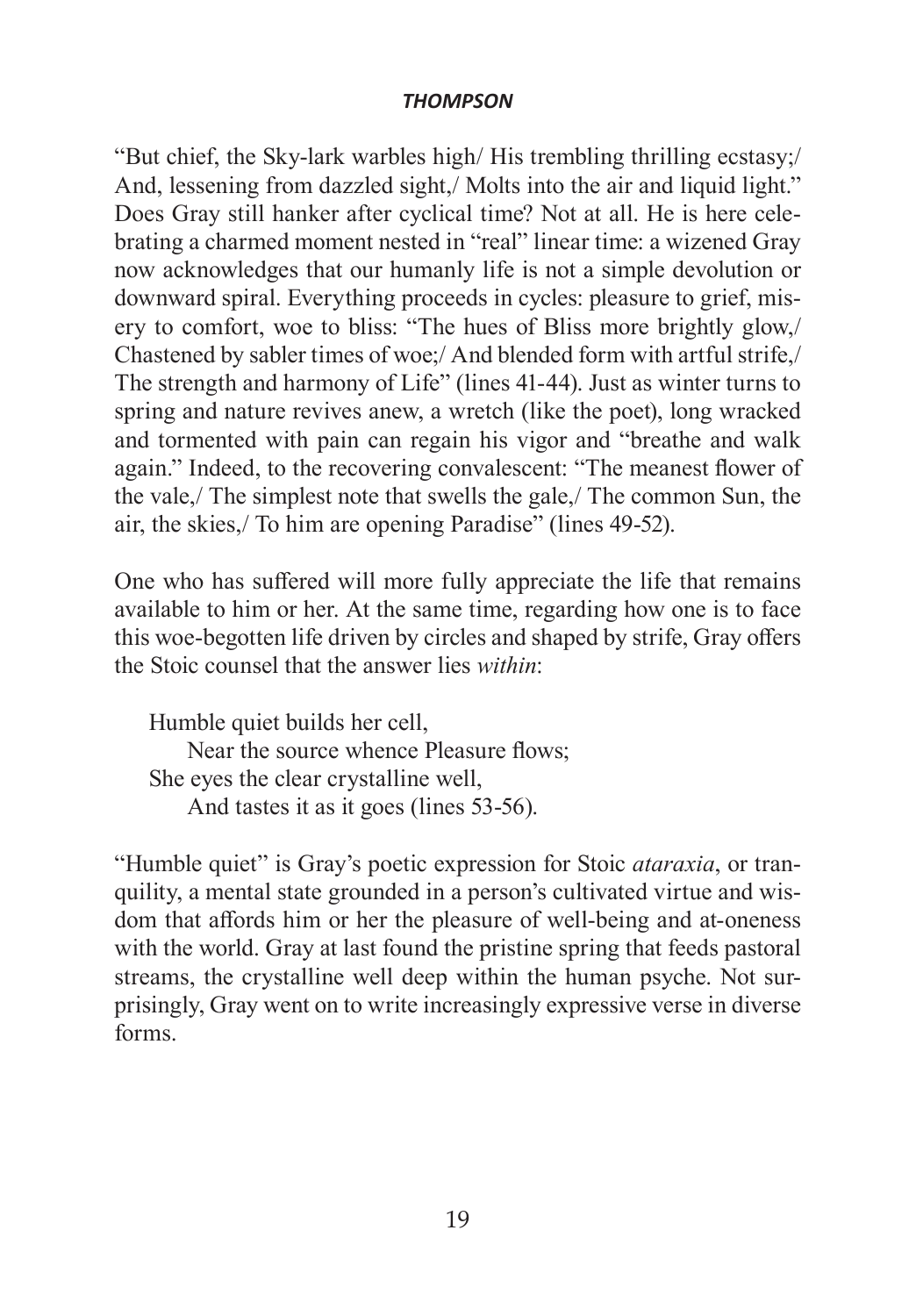#### **References**

- Burrow, J.A. 1986. *The Ages of Man: A Study in Medieval Writing and Thought.* Oxford: Clarendon Press.
- Curr, Matthew. 2002. *The Consolation of Otherness: The Male Love Elegy in Milton, Gray, and Tennyson.* Jefferson, NC and London: MacFarland & Co. Publishers.
- Downey, James, and Ben Jones, eds. 1974. *Fearful Joy: Papers from the Thomas Gray Bicentenary Conference at Carleton University.*  Montreal: Montreal-Queens University Press.
- Farquharson, A.S.L., trans. 1944. *The Meditations of Marcus Aurelius Antonius.* Oxford: Oxford University Press.
- Gleckner. Robert F. 1997. *Gray Agonistes: Gray and Masculine Friendship.* Baltimore: Johns Hopkins.
- Golden, Morris. 1964. *Thomas Gray.* New York: Twayne Publishers.
- Hutchings, W. 1995. "Conversations with a Shadow: Thomas Gray's Latin Poems to Richard West." *Studies in Philology* vol. XCII, issue 1 (Winter): 118-139.Hutchings, W.B. and William Ruddick eds. 1993. Thomas Gray; Contemporary Essays. Liverpool: University of Liverpool Press.
- Keener, Frederick. 2012. *Implication, Readers' Resources, and Thomas Gray's Pindaric Odes*. Newark: University of Delaware Press.
- Lonsdale, Roger. 1969. *The Poems of Thomas Gray, William Collins, Oliver Goldsmith.* London: Longmans.
- — —. 1987. "Gray's *Elegy*: A Poem of Moral Choice and Resolution." In *Modern Critical Interpretations: Elegy Written in a Country Churchyard.* H Bloom ed. New York: Chelsea House.
- Lowrie, Michelle. 1992. *Horace's Narrative Odes.* Oxford: Clarendon Press.
- Shepherd, W.G., trans. 1983. *Horace: The Complete Odes and Epodes.*  Harmondsworth: Penguin Books.
- Tovey, D.C. 1898. *Gray's English Poems, Original, and Translated from the Norse and Welsh.* Cambridge: Cambridge University Press.

[received February 15, 2019 accepted October 16, 2019]